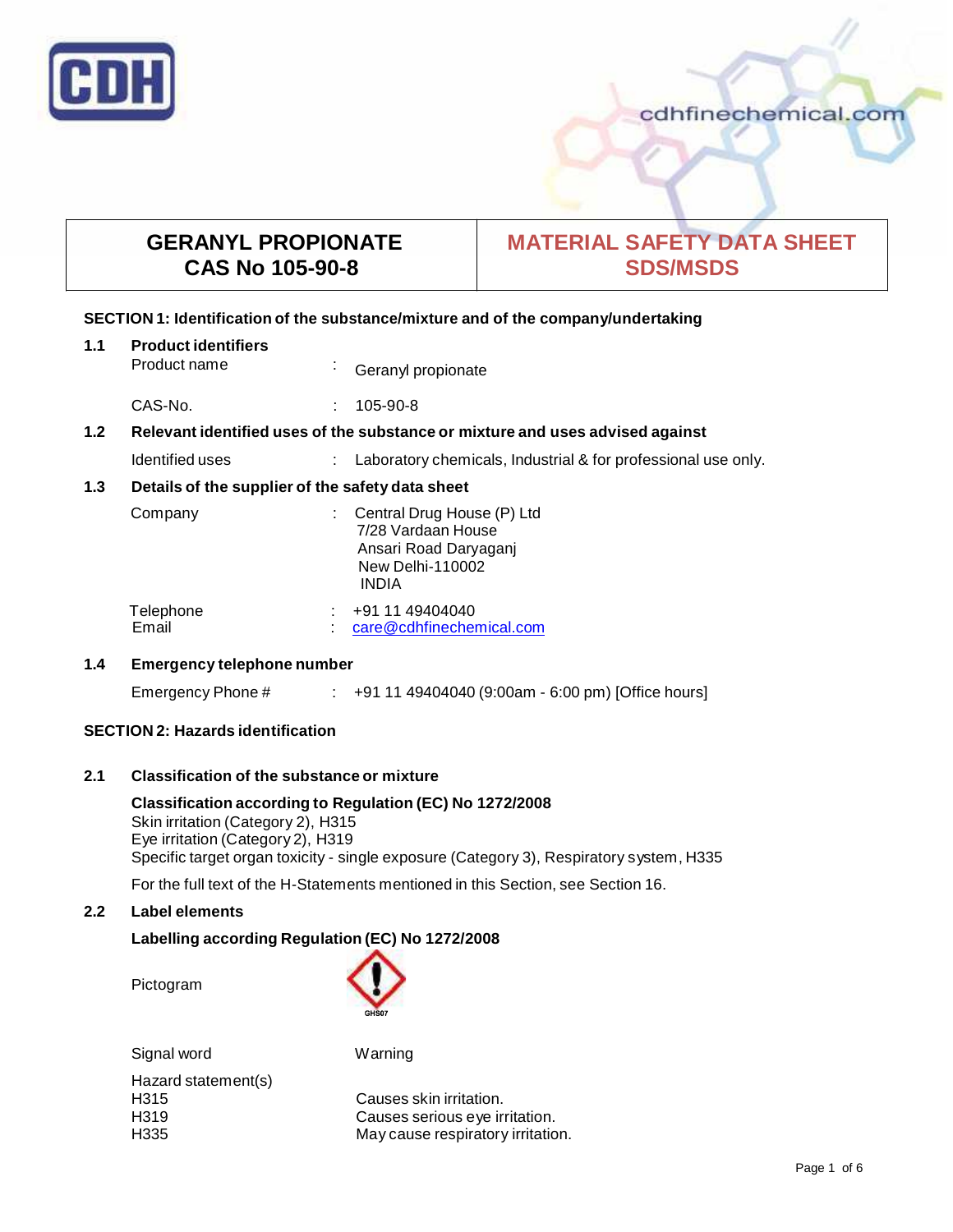| Precautionary statement(s)               |                                                                                                                                     |
|------------------------------------------|-------------------------------------------------------------------------------------------------------------------------------------|
| P <sub>280</sub>                         | Wear eye protection/face protection.                                                                                                |
| $P304 + P340 + P312$                     | IF INHALED: Remove person to fresh air and keep comfortable for<br>breathing. Call a POISON CENTER/doctor if you feel unwell.       |
| $P305 + P351 + P338$                     | IF IN EYES: Rinse cautiously with water for several minutes. Remove<br>contact lenses, if present and easy to do. Continue rinsing. |
| $P337 + P313$                            | If eye irritation persists: Get medical advice/attention.                                                                           |
| Supplemental Hazard<br><b>Statements</b> | none                                                                                                                                |

# **2.3 Other hazards**

This substance/mixture contains no components considered to be either persistent, bioaccumulative and toxic (PBT), or very persistent and very bioaccumulative (vPvB) at levels of 0.1% or higher.

## **SECTION 3: Composition/information on ingredients**

#### **3.1 Substances**

| : $C_{13}H_{22}O_2$ |
|---------------------|
| $: 210.31$ g/mol    |
| $: 105 - 90 - 8$    |
| $: 203 - 344 - 1$   |
|                     |

| Hazardous ingredients according to Regulation (EC) No 1272/2008 |                |                                                 |               |
|-----------------------------------------------------------------|----------------|-------------------------------------------------|---------------|
| Component                                                       |                | Classification                                  | Concentration |
| <b>Geranyl propionate</b>                                       |                |                                                 |               |
| CAS-No.                                                         | $105 - 90 - 8$ | Skin Irrit. 2; Eye Irrit. 2; STOT $\le$ = 100 % |               |
| EC-No.                                                          | 203-344-1      | SE 3: H315, H319, H335                          |               |

For the full text of the H-Statements mentioned in this Section, see Section 16.

# **SECTION 4: First aid measures**

# **4.1 Description of first aid measures**

#### **General advice**

Consult a physician. Show this safety data sheet to the doctor in attendance.

#### **If inhaled**

If breathed in, move person into fresh air. If not breathing, give artificial respiration. Consult a physician.

#### **In case of skin contact**

Wash off with soap and plenty of water. Consult a physician.

### **In case of eye contact**

Rinse thoroughly with plenty of water for at least 15 minutes and consult a physician.

#### **If swallowed**

Never give anything by mouth to an unconscious person. Rinse mouth with water. Consult a physician.

## **4.2 Most important symptoms and effects, both acute and delayed**

The most important known symptoms and effects are described in the labelling (see section 2.2) and/or in section 11

# **4.3 Indication of any immediate medical attention and special treatment needed** No data available

# **SECTION 5: Firefighting measures**

## **5.1 Extinguishing media**

## **Suitable extinguishing media**

Use water spray, alcohol-resistant foam, dry chemical or carbon dioxide.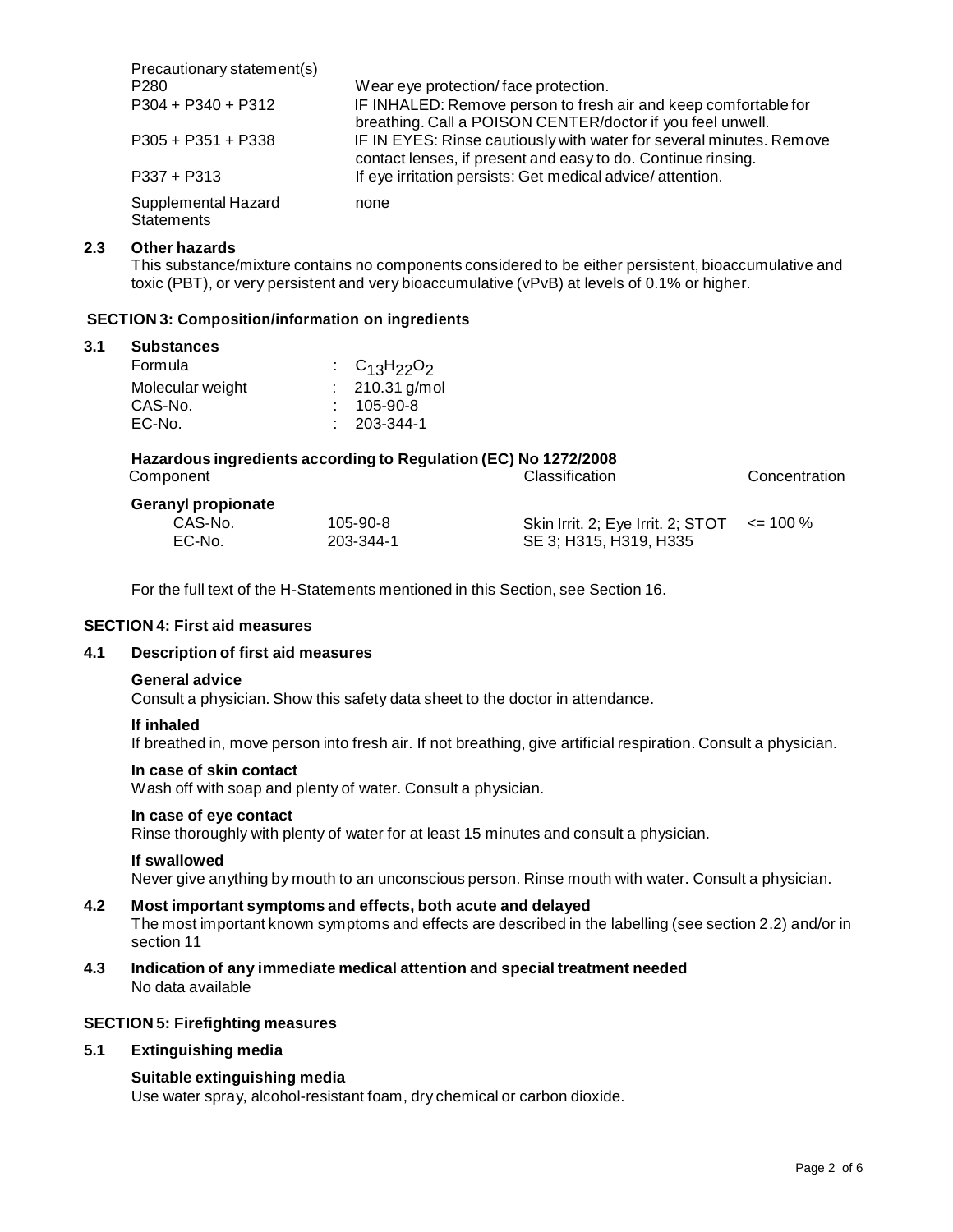- **5.2 Special hazards arising from the substance ormixture** Carbon oxides
- **5.3 Advice for firefighters** Wear self-contained breathing apparatus for firefighting if necessary.
- **5.4 Further information** No data available

# **SECTION 6: Accidentalrelease measures**

- **6.1 Personal precautions, protective equipment and emergency procedures** Use personal protective equipment. Avoid breathing vapours, mist or gas. Ensure adequate ventilation. Evacuate personnel to safe areas. For personal protection see section 8.
- **6.2 Environmental precautions** Do not let product enter drains.
- **6.3 Methods and materials for containment and cleaning up** Soak up with inert absorbent material and dispose of as hazardous waste. Keep in suitable, closed containers for disposal.
- **6.4 Reference to other sections** For disposal see section 13.

## **SECTION 7: Handling and storage**

- **7.1 Precautions for safe handling** Avoid contact with skin and eyes. Avoid inhalation of vapour or mist. For precautions see section 2.2.
- **7.2 Conditions for safe storage, including any incompatibilities** Store in cool place. Keep container tightly closed in a dry and well-ventilated place. Storage class (TRGS 510): Combustible liquids
- **7.3 Specific end use(s)** Apart from the uses mentioned in section 1.2 no other specific uses are stipulated

## **SECTION 8: Exposure controls/personal protection**

## **8.1 Control parameters**

# **8.2 Exposure controls**

## **Appropriate engineering controls**

Handle in accordance with good industrial hygiene and safety practice. Wash hands before breaks and at the end of workday.

## **Personal protective equipment**

## **Eye/face protection**

Safety glasses with side-shields conforming to EN166 Use equipment for eye protection tested and approved under appropriate government standards such as NIOSH (US) or EN 166(EU).

### **Skin protection**

Handle with gloves. Gloves must be inspected prior to use. Use proper glove removal technique (without touching glove's outer surface) to avoid skin contact with this product. Dispose of contaminated gloves after use in accordance with applicable laws and good laboratory practices. Wash and dry hands.

## **Body Protection**

Impervious clothing, The type of protective equipment must be selected according to the concentration and amount of the dangerous substance at the specific workplace.

# **Respiratory protection**

Where risk assessment shows air-purifying respirators are appropriate use (US) or type ABEK (EN 14387) respirator cartridges as a backup to enginee protection, use a full-face supplied air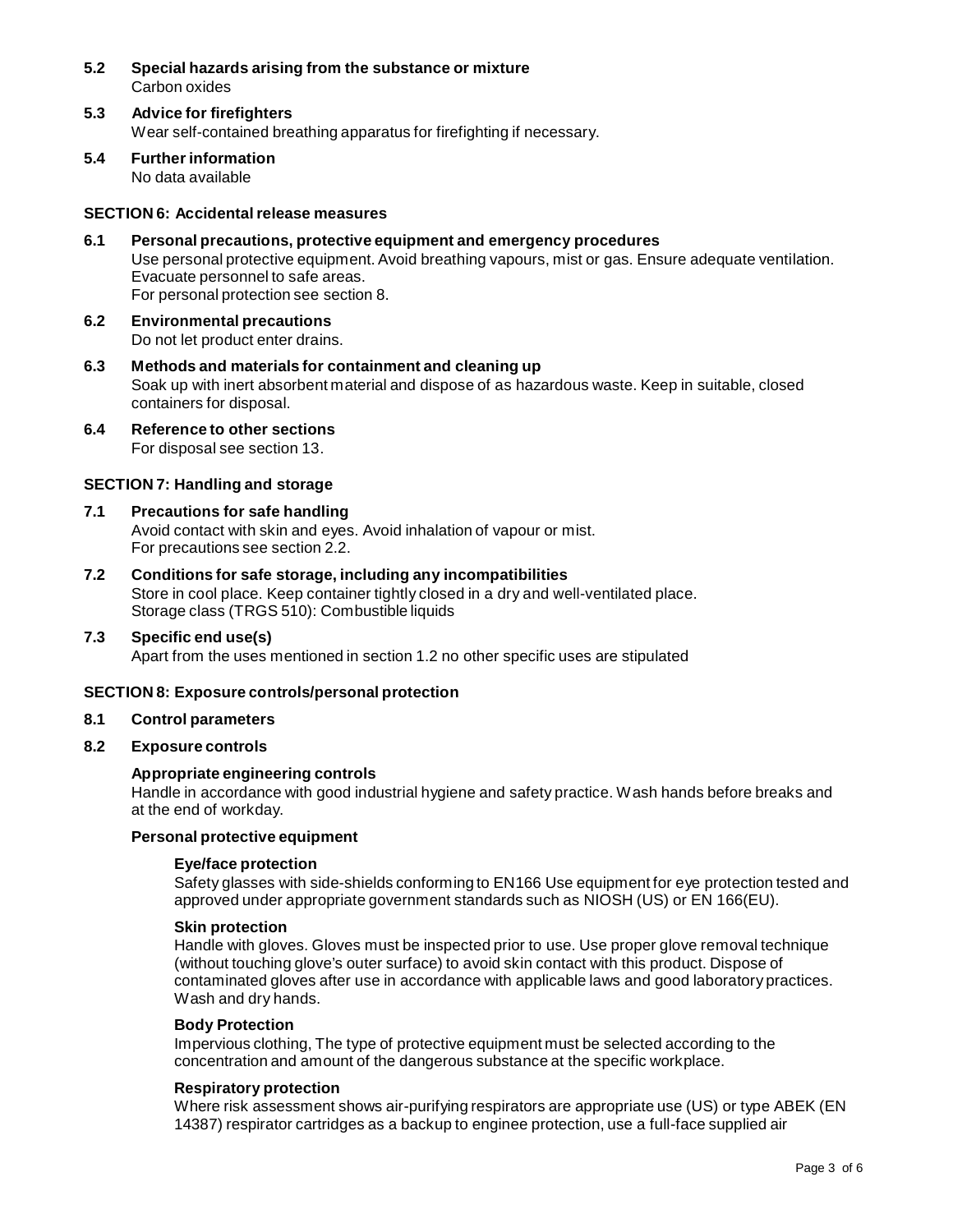respirator. Use respirators and components tested and approved under appropriate government standards such as NIOSH (US) or CEN (EU).

# **Control of environmental exposure**

Do not let product enter drains.

# **SECTION 9: Physical and chemical properties**

# **9.1 Information on basic physical and chemical properties**

| a) | Appearance                                         | Form: liquid<br>Colour: colourless |
|----|----------------------------------------------------|------------------------------------|
| b) | Odour                                              | No data available                  |
| c) | Odour Threshold                                    | No data available                  |
| d) | pH                                                 | No data available                  |
| e) | Melting point/freezing<br>point                    | No data available                  |
| f) | Initial boiling point and<br>boiling range         | 252 °C at 984 hPa - lit.           |
| g) | Flash point                                        | 113 °C                             |
| h) | Evaporation rate                                   | No data available                  |
| i) | Flammability (solid, gas)                          | No data available                  |
| j) | Upper/lower<br>flammability or<br>explosive limits | No data available                  |
| k) | Vapour pressure                                    | No data available                  |
| I) | Vapour density                                     | No data available                  |
| m) | Relative density                                   | 0.896-0.913 g/cm3 at 25 °C         |
| n) | Water solubility                                   | No data available                  |
| o) | Partition coefficient: n-<br>octanol/water         | No data available                  |
| p) | Auto-ignition<br>temperature                       | No data available                  |
| q) | Decomposition                                      | No data available                  |
| r) | temperature<br>Viscosity                           | No data available                  |
| s) | <b>Explosive properties</b>                        | No data available                  |
| t) | Oxidizing properties                               | No data available                  |

### **9.2 Other safety information** No data available

# **SECTION 10: Stability and reactivity**

# **10.1 Reactivity** No data available

**10.2 Chemical stability** Stable under recommended storage conditions.

- **10.3 Possibility of hazardous reactions** No data available
- **10.4 Conditions to avoid** No data available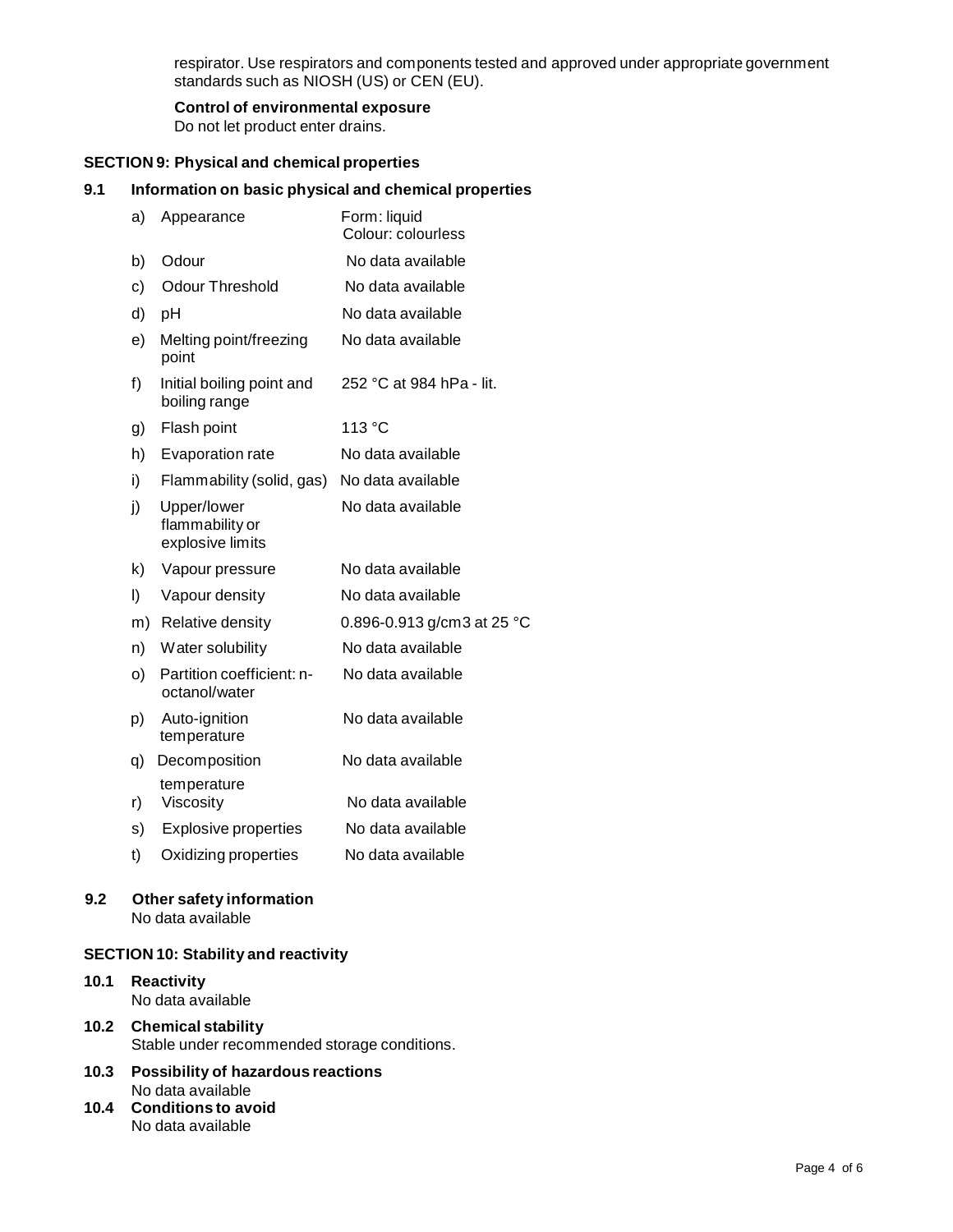## **10.5 Incompatible materials** Strong oxidizing agents

# **10.6 Hazardous decomposition products** Hazardous decomposition products formed under fire conditions. - Carbon oxides Other decomposition products - No data available In the event of fire: see section 5

# **SECTION 11: Toxicological information**

# **11.1 Information on toxicological effects**

# **Acute toxicity**

LD50 Oral - Rat - > 5,000 mg/kg(Geranyl propionate) Inhalation: No data available(Geranyl propionate) LD50 Dermal - Rabbit - > 5,000 mg/kg(Geranyl propionate)

## **Skin corrosion/irritation**

No data available(Geranyl propionate)

**Serious eye damage/eye irritation** No data available(Geranyl propionate)

**Respiratory orskin sensitisation** No data available(Geranyl propionate)

# **Germ cell mutagenicity**

No data available(Geranyl propionate)

# **Carcinogenicity**

IARC: No component of this product present at levels greater than or equal to 0.1% is identified as probable, possible or confirmed human carcinogen by IARC.

# **Reproductive toxicity**

No data available(Geranyl propionate)

# **Specific target organ toxicity - single exposure**

Inhalation - May cause respiratory irritation.(Geranyl propionate)

# **Specific target organ toxicity - repeated exposure**

No data available

# **Aspiration hazard**

No data available(Geranyl propionate)

# **Additional Information**

RTECS: RG5927906

To the bestof our knowledge, the chemical, physical, and toxicological properties have not been thoroughly investigated.(Geranyl propionate)

# **SECTION 12: Ecological information**

- **12.1 Toxicity** No data available
- **12.2 Persistence and degradability** No data available
- **12.3 Bioaccumulative potential** No data available
- **12.4 Mobility in soil** No data available(Geranyl propionate)